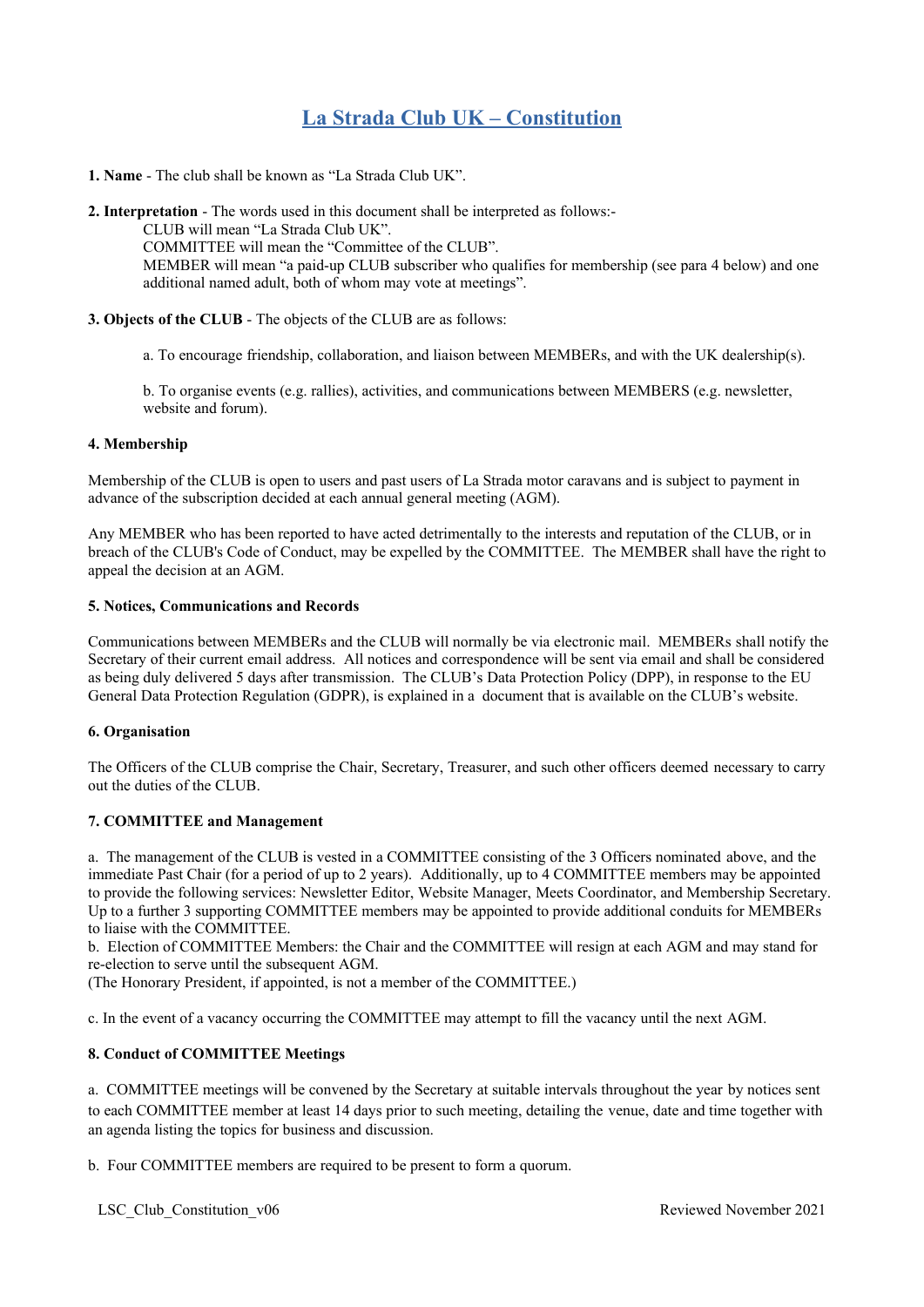c. The Chair, or an appointed deputy appointed by the Chair, will conduct the meeting and will ensure that all decisions are minuted for CLUB records. In the event of a tied vote, and if a decision is required urgently, the Chair or the appointed deputy will have the casting vote.

d. Draft minutes will be circulated to COMMITTEE members as soon as possible after the meeting. The final draft will be circulated with the notice convening the next meeting which will invite approval of the minutes.

e. The approved minutes of each COMMITTEE meeting will be retained by the Secretary and published on the CLUB's website.

#### **9. General Meetings**

a. A General Meeting may be called at 7 days notice; it shall be deemed quorate if at least 10% of MEMBERS are present.

b. At General Meetings decisions shall be made by a majority of votes by MEMBERS present and voting. Voting will be made by a show of hands, unless the Chair decides that a secret ballot is justified. Voting by post or proxy is not permitted.

c. An AGM shall be held to receive COMMITTEE Members' reports, review the accounts, decide future subscriptions, and elect the new COMMITTEE. A summary of the current draft accounts, together with the COMMITTEE's report and the agenda for the business to be considered shall be made available to MEMBERs at least 7 days before such meeting.

d. A list of the COMMITTEE members and a list of the retiring COMMITTEE members willing to stand for reelection shall be published at least 7 days prior to the AGM

e. Nominations may be made (with the consent of the nominee and subject to their having at least 12 months of membership experience) by any 2 MEMBERs of the CLUB, to be received in writing by the Secretary at least 7 days prior to the AGM.

f. Election of COMMITTEE Members: the Chair and the COMMITTEE will resign at each AGM and may stand for re-election to serve until the subsequent AGM.

g. No MEMBER shall introduce any additional business or motion unless written notice to this effect has been received by the Secretary at least 28 days prior to the AGM.

#### **10. Finance**

a. The COMMITTEE will control the assets and funds of the CLUB through the Treasurer. The financial year will commence on 1 March or such other date as approved at an AGM.

b. The accounts will be presented for approval at each AGM.

c. The COMMITTEE shall appoint a person who has not been involved with the administration of the accounts to examine the accounts and bank statements for reasonableness at the end of each financial year. The appointed person will report their findings in writing to the Chair before the AGM at which the accounts will be presented.

d. The COMMITTEE shall have the authority to decide the conduct for signing authority for the CLUB bank account.

e. In the event of the CLUB being wound up, the retiring COMMITTEE shall appoint a person to meet from CLUB funds all costs, expenses and debts legally incurred by the CLUB, and to transfer any residual funds and assets to a charity or charities nominated by the COMMITTEE.